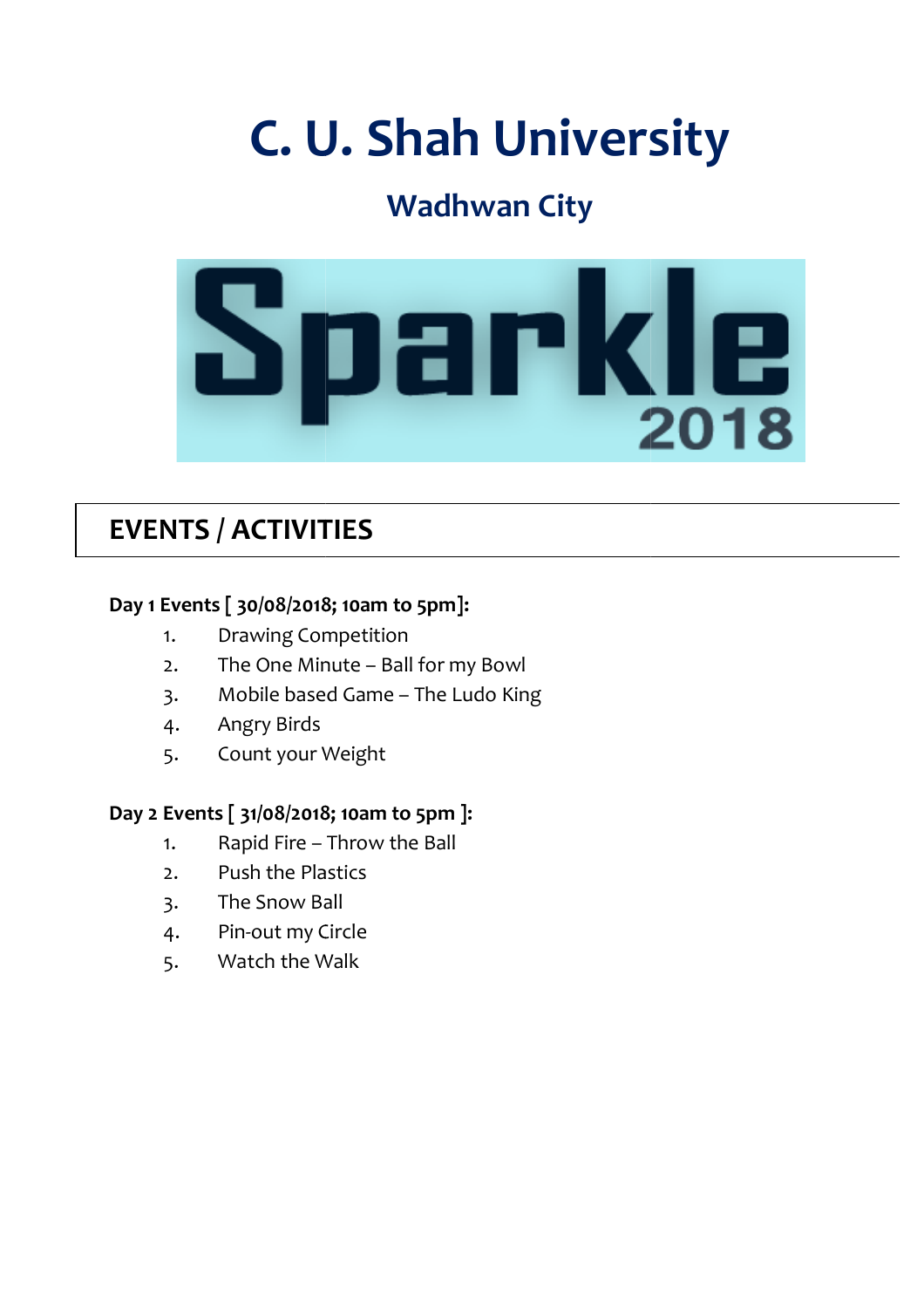## EVENTS RULES

#### Drawing Competition:

Rules of Drawing competition:

- 1. The drawing competition will be held on 30/08/2018
- 2. The competition will start at 10.30 a.m. Remain presence on or before 10:20am
- 3. The duration for this competition will be 30 minutes
- 4. Venue of the competition is Engineering Building Porch, Ground Floor.
- 5. Only one student has to complete the drawing
- 6. The participant will be provided drawing sheet

7. All other required material like drawing board, pencil, colour etc will be brought by participant himself.

- 8. The drawing with colour, to be drawn and completed during the given time (on the Spot)
- 9. The participant has to draw on any one of the below theme
	- Swatch Bharat Abhiyan
	- Global warming
	- Beti Bachao Beti Padhao
	- Digital India
	- Startup India
	- Global warming
	- **Ban Plastic**

#### Ball for my Bowl:

- Game duration is 1 minute
- Each participant will be provided with straw, thermocol balls and bowl.
- Participant is required to suck thermocol ball using straw and place it in the bowl.
- Participants with maximum number of balls in the bowl will be declared winner.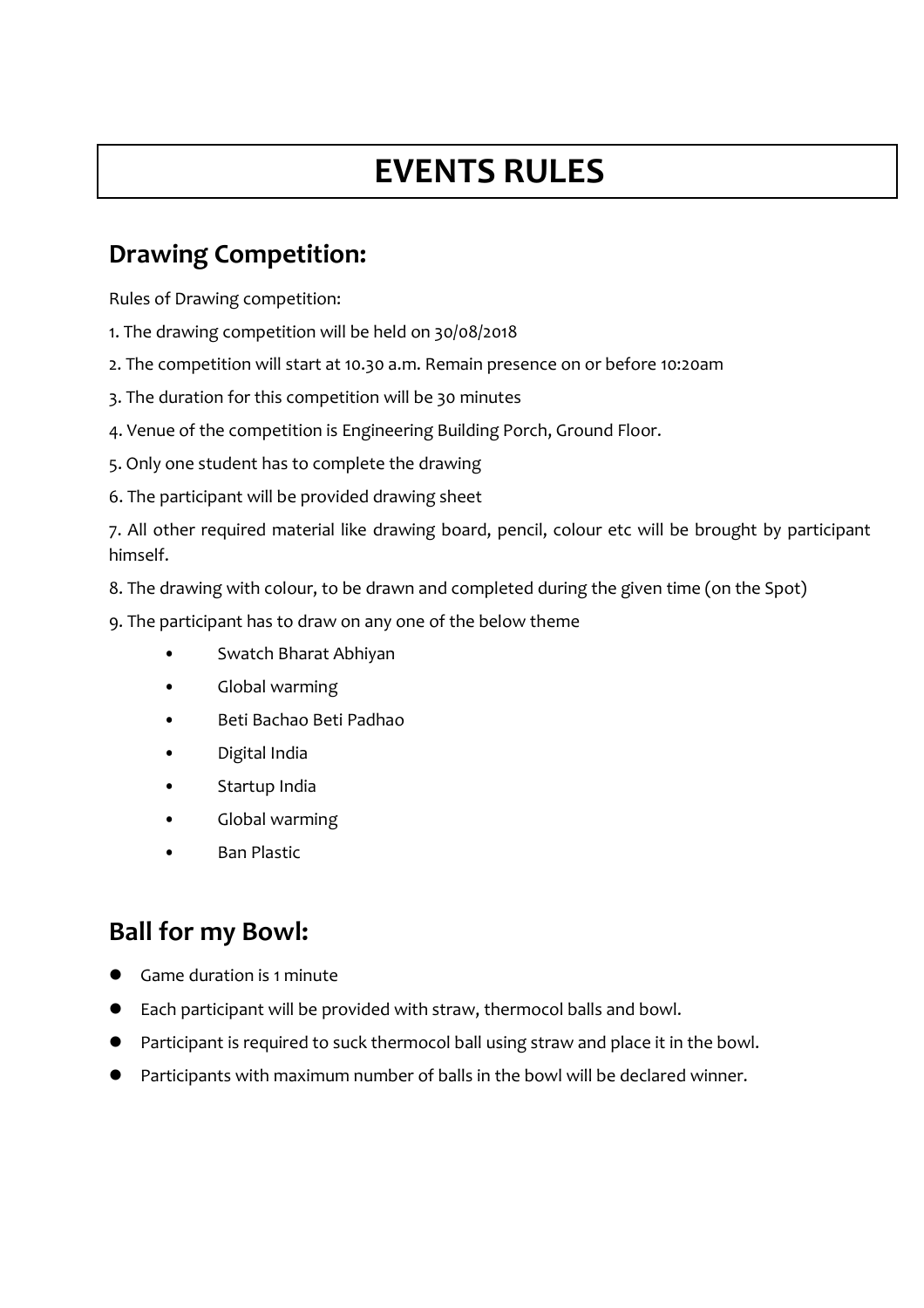## Mobile Game – The Ludo King

- This game will be played individually by each participant.
- The team of either 2 or 3 or 4 players will be decided on the spot.
- Participants will have to carry a mobile phone with good internet connection.
- To enter a token into play from its yard to its starting square, a player must roll a 6.
- If the player has no tokens yet in play and rolls other than a 6, the turn passes to the next player.
- Once a player has one or more tokens in play, he selects a token and moves it forwards along the track the number of squares indicated by the dice.
- Players must always move a token according to the dive value rolled. Passes are not allowed; if no move is possible, the turn moves to the next player.
- When a 6 is rolled, the player may choose to advance a token already in play, or may enter another staged token to its starting square.
- Rolling a 6 earns the player an additional or "bonus" roll in that turn. If the bonus roll results in a 6 again, the player earns an additional bonus roll.
- If the third roll is also a 6, the player may not move and the turn immediately passes to the next player.
- Players may not end their move on a square they already occupy. If the advance of a token ends on a square occupied by an opponent's token, the opponent token is returned to its owner's yard.
- The returned token can be reentered into play only when the owner rolls a 6.
- There are no "safe" squares on the game track which protect a player's tokens from being returned.
- A player's home column squares are always safe, however, since no opponent may enter them.
- Every player strives to reach their all four tokens to home yard.
- Player who succeeds in this, wins.

#### Angry Birds

- Game duration is 1 minute
- This game will be played individually by each participant.
- Several bottles will be arranged on the ground.
- Different numbers will be marked on each bottle ranging from 1 to 10.
- Participant would be given a ball to hit these bottles.
- A sum total of numbers on the bottles which the participant manages to ground with the ball would be counted as his / her final score.
- Whosoever scores the highest, wins.

### Count your Weight

• Game duration is 1 minute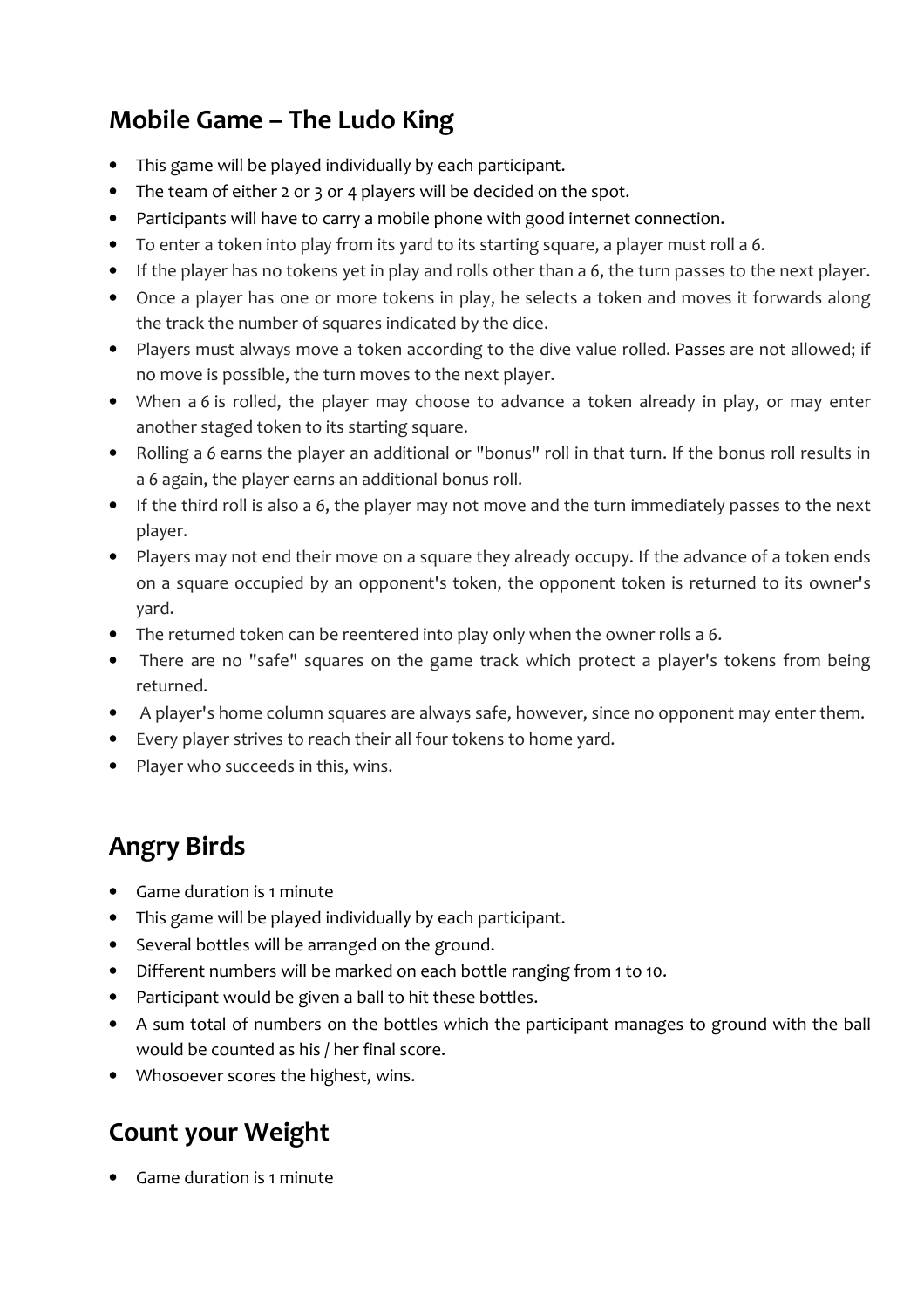- Participants would blow balloons and are supposed to burst it using nothing but their leg.
- Whosoever has the maximum count, wins.

#### Rapid Fire

- Game duration is 1 minute
- This game will be played individually by each participant.
- Participant will be given Paper balls at the time of competition.
- There would be an identified space on the floor few feet away from the participant.
- Participant is required to throw the ball in that space without looking at it.
- Whosoever succeeds in throwing maximum balls within the boundary, wins.

#### Push the Plastics

- Game duration is 1 minute
- Participant is supposed to blow a balloon.
- Then using nothing but the air filled in the balloon, participants have to blow off the paper glasses placed on a shelf.
- The one who blows off maximum number of glasses is the winner.

#### The Snow Ball

- Game duration is 1 minute
- Participants will be given thermocol balls and straw
- Participants will puff the straw and try to make those balls fall in the bowl placed on the ground.
- The one who succeeds in collecting maximum number of balls in the bowl, wins.

#### Pinout my Circle

- Game duration is 1 minute
- Participants would be provided with a pack of Bindi and a printout of a spiral circle / s with several dots scattered around.
- Illustration:



Each participant is supposed to stick bindis on this red scattered dots.